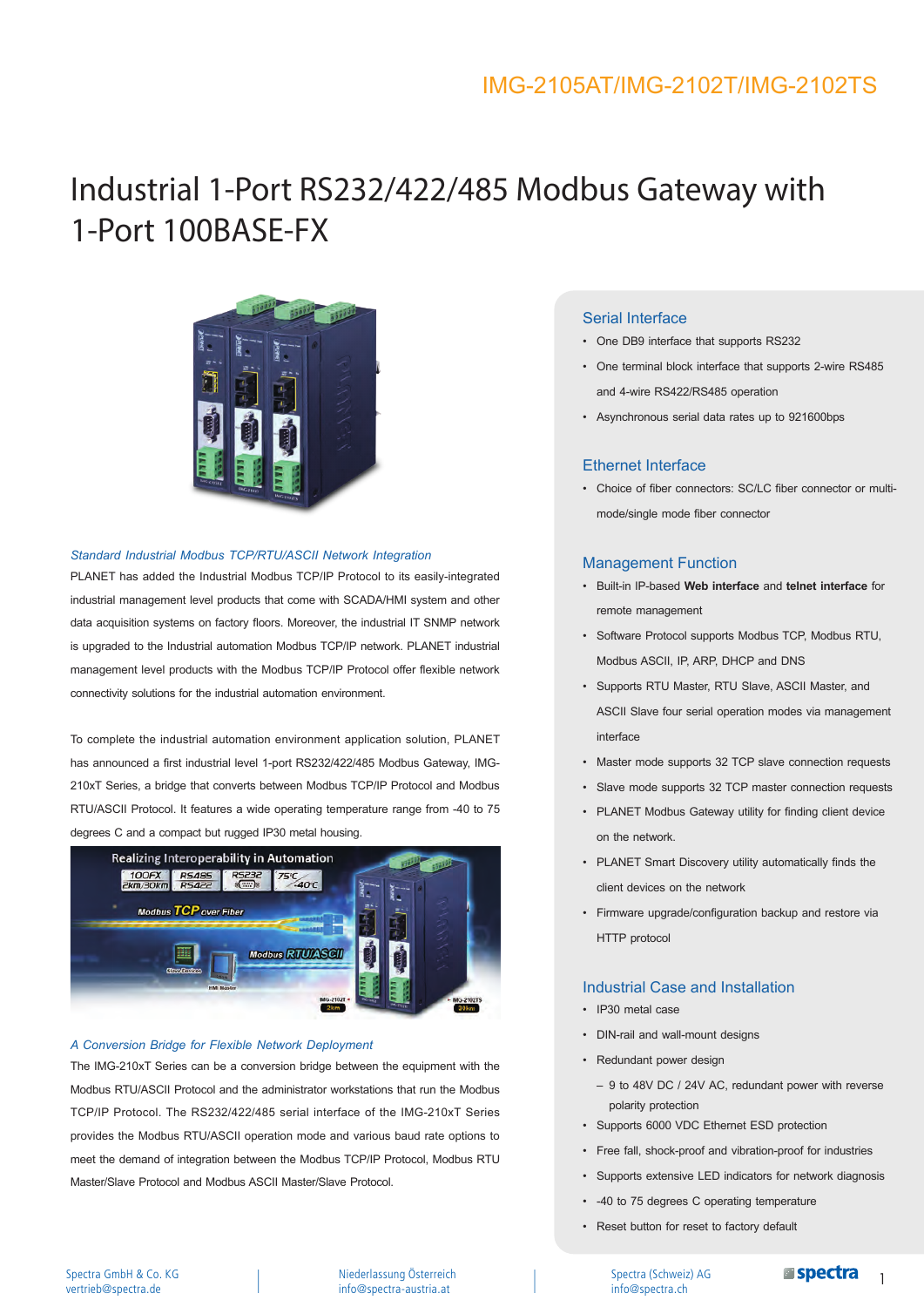

The advantage of having the IMG-210xT series is to assist users to build an industrial environment between the Modbus TCP/IP Protocol and the Modbus RTU/ ASCII Protocol easily, thus offering an application solution to the industrial control equipment without Ethernet ports and the industrial control equipment can only control through an industrial PC workstation or industrial control panel.

In addition, the effective integration solution of Modbus Ethernet devices. Modbus serial equipment or multi Modbus master / slave in an industrial hybrid network brings the following:

- Master mode supports up to 32 TCP slave connection requests.
- Slave mode supports up to 32 TCP master connection requests.

#### *Remote Management*

The IMG-210xT series makes the connected industrial Modbus RTU/ASCII equipment become IP-based facilities and is able to connect to the Modbus TCP/IP network via its RS232/422/485 serial interface and 100BASE-FX Ethernet port. It provides a remote web management and telnet Interface for efficient remote network management. The IMG-210xT series also provides PLANET Modbus Gateway utility tool and supports PLANET Smart Discovery utility to help network administrator to easily get the current IP subnet address information or change the IP subnet address setting of the IMG-210xT series.



#### *Modbus Serial Port State Monitoring*

The IMG-210xT series shows the details of the total bytes transmitted and received on the RS232/422/485 serial interface, and the detailed total number of frames transmitted and received on the remote web/telnet management interface. This function allows network administrator to check the status and statistics of the IMG-210xT series via the single RS232/422/485 serial interface.

#### *Stable Performance in Hardened Environment Design*

The IMG-210xT series provides a high level of immunity against electromagnetic interference and heavy electrical surges which are usually found on plant floors or in curb-side traffic control cabinets. Its operating temperature ranging from -40 to 75 degrees C allows the IMG-210xT series to be placed in almost any difficult environment.

The IMG-210xT series is equipped with a compact IP30-rated metal case that allows wall mounting for efficient use of cabinet space. The IMG-210xT series also provides an integrated power supply source with wide-ranging voltages (9 to 48V DC / 24V AC) ideally suitable for worldwide operation with high availability applications.

Spectra GmbH & Co. KG vertrieb@spectra.de

Niederlassung Österreich info@spectra-austria.at

Spectra (Schweiz) AG info@spectra.ch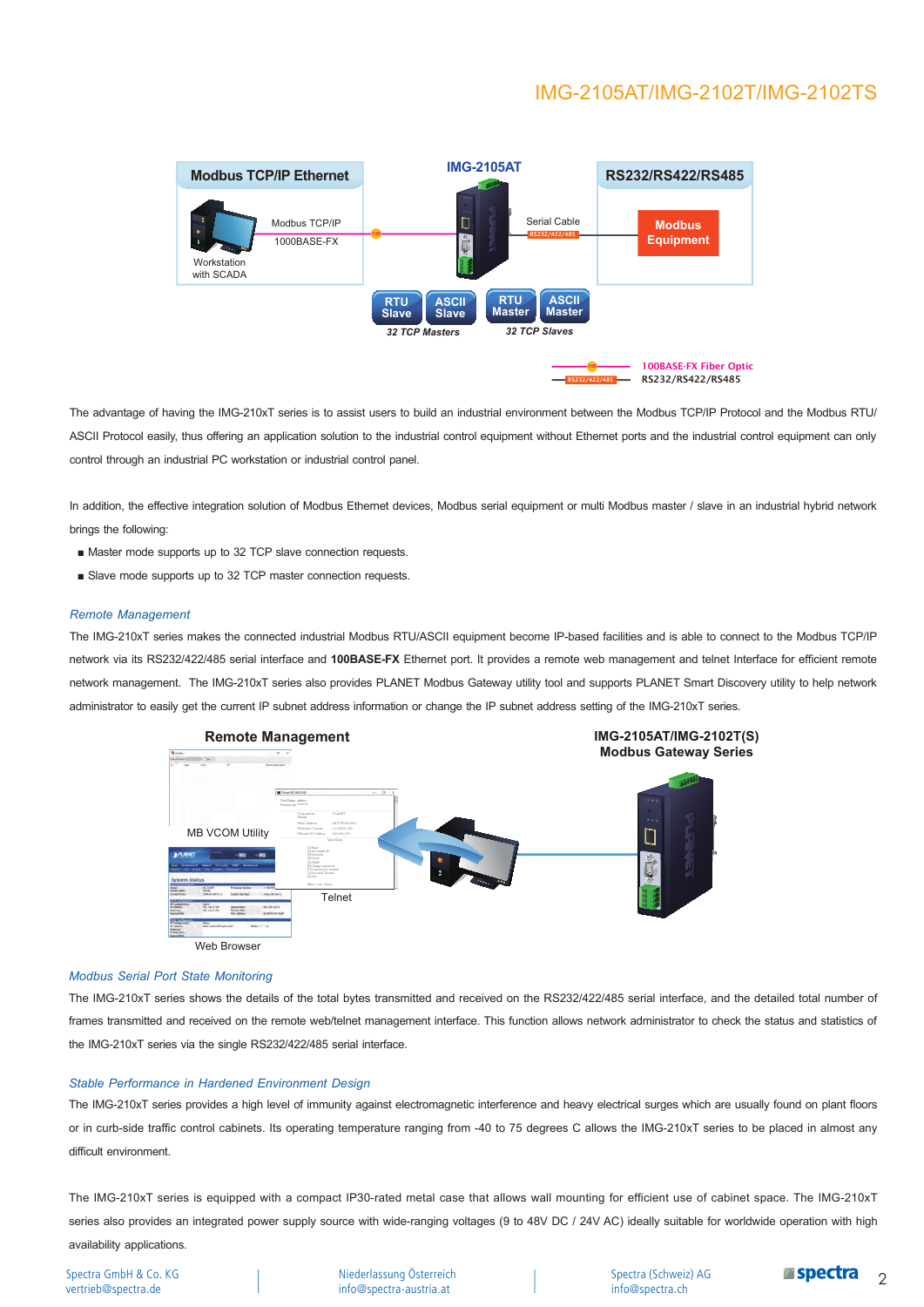#### *Dual Power Input for High Availability Network System*

The IMG-210xT series features a strong dual power input system with wide-ranging voltages (9V~48V DC / 24V AC) incorporated into customer's automation network to enhance system reliability and uptime. In the example below, when Power Supply 1 fails to work, the hardware failover function will be activated automatically to keep powering the IMG-210xT series via Power Supply 2 without any break of operation.



### **Non-stop Ethernet Service with Dual Power Input & Auto Failover**

### **Applications**

### *RTU/ASCII Master to Multi Modbus TCP/IP Slaves*

The IMG-210xT series can act as a bridge between the industrial RTU/ASCII master equipment and the multi-industrial TCP/IP slave equipment in a Modbus TCP/IP networking environment to control multi-industrial TCP/IP slave equipment via the industrial RTU/ASCII master equipment.

### **Multi Modbus TCP/IP Master to RTU/ASCII Slaves**

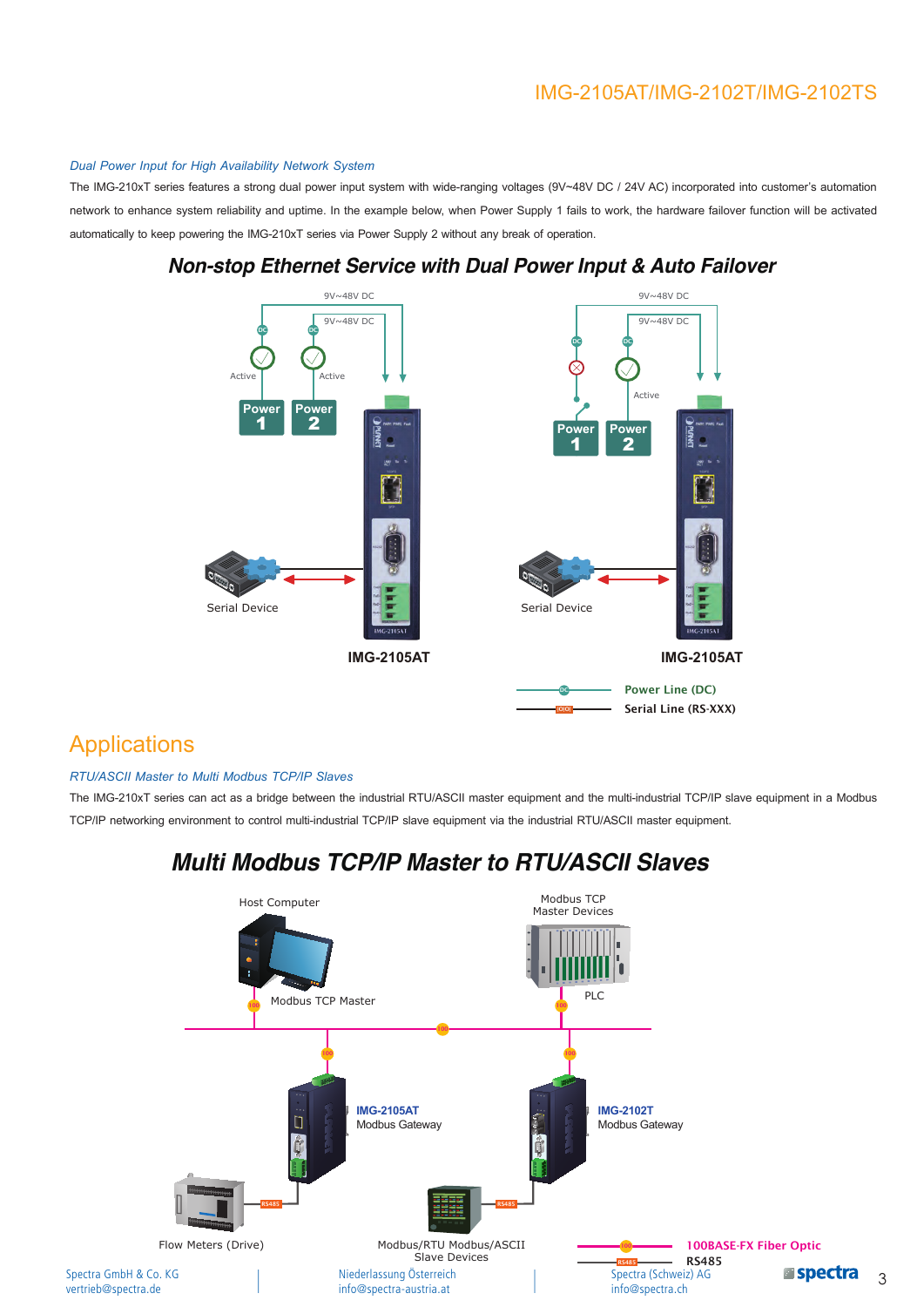#### *Multi Modbus TCP/IP Master to RTU/ASCII Slaves*

The IMG-210xT series can operate as a bridge between the multi-industrial TCP/IP master equipment and the industrial RTU/ASCII slave equipment in a Modbus TCP/IP networking environment to control the industrial RTU/ASCII slave equipment via the multi-industrial TCP/IP master equipment.

# **RTU/ASCII Master to Multi Modbus TCP/IP Slaves**

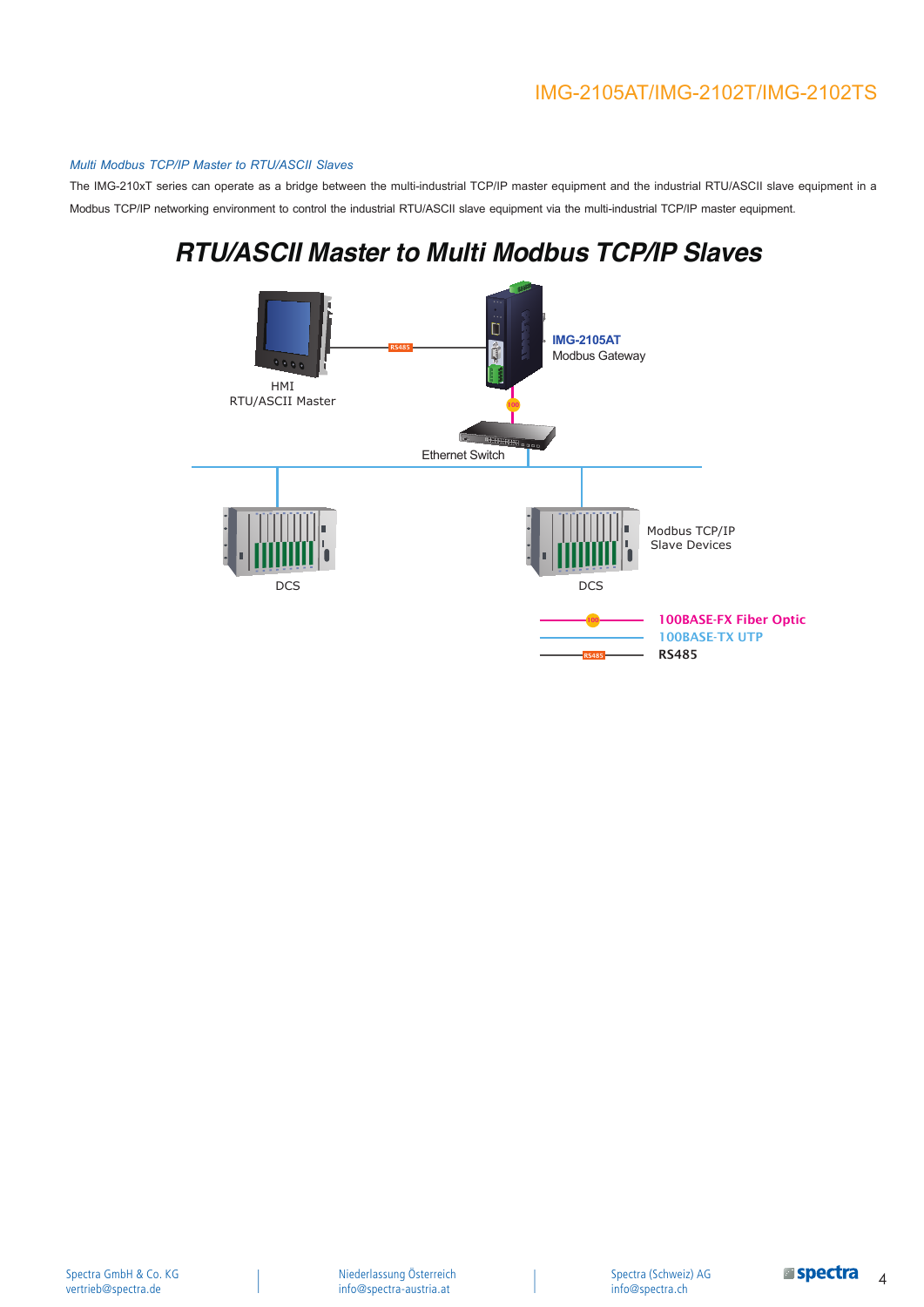# **Specifications**

| Product                   | <b>IMG-2105AT</b>                                            | <b>IMG-2102T</b>                                                    |                              |
|---------------------------|--------------------------------------------------------------|---------------------------------------------------------------------|------------------------------|
| <b>Serial Interface</b>   |                                                              |                                                                     | <b>IMG-2102TS</b>            |
|                           |                                                              |                                                                     |                              |
|                           | 1 x DB9 male for RS232                                       | 1 x DB9 male for RS232                                              | 1 x DB9 male for RS232       |
| <b>Serial Ports</b>       | 1 x 4-Pin Terminal block for                                 | 1 x 4-Pin Terminal block for                                        | 1 x 4-Pin Terminal block for |
|                           | RS422 / RS485                                                | RS422 / RS485                                                       | RS422 / RS485                |
| Serial Standards          | RS232 / 4-wire RS422 or RS485 / 2-wire RS485                 |                                                                     |                              |
| Baud Rate (Data Rate)     | 50bps to 921Kbps                                             |                                                                     |                              |
| Data Bits                 | 5, 6, 7, 8                                                   |                                                                     |                              |
| <b>Stop Bit</b>           | 1, 1.5, 2                                                    |                                                                     |                              |
| Parity Type               | Odd, Even, None, Space, Mark                                 |                                                                     |                              |
|                           | RTS/CTS and DTR/DSR (RS232 only)                             |                                                                     |                              |
| <b>Flow Control</b>       | XON/XOFF                                                     |                                                                     |                              |
| Signals                   | RS232: TxD, RxD, RTS, CTS, DTR, DSR, DCD, GND                |                                                                     |                              |
|                           | RS422: Tx+, Tx-, Rx+, Rx-, GND                               |                                                                     |                              |
|                           | 4-wire RS485: Tx+, Tx-, Rx+, Rx-, GND                        |                                                                     |                              |
|                           | 2-wire RS485: Data A (+), Data B (-), GND                    |                                                                     |                              |
|                           | <b>Serial Port</b>                                           |                                                                     |                              |
|                           |                                                              | <b>RS422</b>                                                        |                              |
|                           | <b>Male DB9</b><br>Pin                                       | <b>RS232</b><br><b>RS485-2W</b><br>RS485-4W                         |                              |
|                           | 1                                                            | <b>DCD</b><br>TxD+<br>-                                             |                              |
|                           | $\overline{2}$<br>3                                          | RxD<br>TxD-<br>-<br>TxD<br>RxD-<br>Data-                            |                              |
|                           | 4                                                            | RxD+<br><b>DTR</b><br>Data+                                         |                              |
|                           | 5                                                            | GND<br>GND<br>GND                                                   |                              |
|                           | $\overline{6}$<br>7                                          | <b>DSR</b><br>÷<br>÷<br><b>RTS</b><br>u                             |                              |
| Pin Assignment            | $\overline{\mathbf{8}}$                                      | ü.<br><b>CTS</b><br>÷<br>÷                                          |                              |
|                           | $\overline{9}$<br>                                           | <br>÷                                                               |                              |
|                           | 4-pin Terminal Block                                         |                                                                     |                              |
|                           |                                                              | $Pin$ $RS-422$<br>$RS-485-4W$                                       |                              |
|                           | <b>Terminal Block</b><br>$\Box$ 1                            | RS-485-2W                                                           |                              |
|                           | 1<br>$\square$ 2<br>$\overline{2}$                           | $TxD+(A)$                                                           |                              |
|                           | $\Box$ 3<br>3                                                | $TxD-(B)$<br>$-1$<br>$RxD-(B)$<br>$Data-(B)$                        |                              |
|                           | $\Box$ 4<br>4                                                | $Data+(A)$<br>$RxD+(A)$                                             |                              |
|                           | RTU Master/RTU Slave/ASCII Master/ASCII Slave                |                                                                     |                              |
|                           |                                                              |                                                                     |                              |
| <b>Operation Mode</b>     | Master mode: Supports up to 32 TCP slave connection requests |                                                                     |                              |
|                           | Slave mode: Supports up to 32 TCP master connection requests |                                                                     |                              |
| <b>Ethernet Interface</b> |                                                              |                                                                     |                              |
| <b>Ethernet Ports</b>     | 1 x SFP                                                      | 1 x Duplex SC                                                       | 1 x Duplex SC                |
| Standard                  | 100BASE-FX                                                   | 100BASE-FX                                                          | 100BASE-FX                   |
| Connector                 | LC                                                           | Duplex SC                                                           | Duplex SC                    |
|                           | Single mode or multi-mode                                    |                                                                     |                              |
| <b>Fiber Mode</b>         |                                                              | Multi-mode                                                          | Single mode                  |
|                           | (may vary on SFP module)                                     |                                                                     |                              |
| <b>Transmission Mode</b>  | Full duplex                                                  |                                                                     |                              |
| <b>Distance</b>           | 2km to 120km                                                 | 2km                                                                 | 30km                         |
|                           | (may vary on SFP module)                                     |                                                                     |                              |
|                           | 50 or 62.5/125µm multi-mode                                  |                                                                     |                              |
| Cable                     | fiber cable                                                  | 50/125µm or 62.5/125µm multi-mode                                   | 9/125µm single-mode cable    |
|                           | 9/125µm single-mode cable                                    | fiber cable                                                         |                              |
|                           |                                                              |                                                                     |                              |
| <b>ESD Protection</b>     | 6KV                                                          |                                                                     |                              |
| <b>Surge Protection</b>   | 2KV                                                          |                                                                     |                              |
| <b>Hardware</b>           |                                                              |                                                                     |                              |
| Installation              | DIN-rail kit and wall-mount ear                              |                                                                     |                              |
| Enclosure                 | IP 30 metal                                                  |                                                                     |                              |
| Dimensions (W x D x H)    | 32 x 87.8 x 135 mm                                           |                                                                     |                              |
| Weight                    | 390g                                                         | 387g                                                                | 392g                         |
|                           |                                                              |                                                                     |                              |
|                           | System: Power 1, Power 2, Fault, SYS                         |                                                                     |                              |
| <b>LED Indicators</b>     | TP/SFP Port: Link/ Active                                    |                                                                     |                              |
|                           | Serial Port: Tx and Rx                                       |                                                                     |                              |
| <b>Power Requirements</b> |                                                              | 9~48V DC / 24V AC, redundant power with reverse polarity protection |                              |
|                           | <b>Full Loading</b>                                          | Full Loading                                                        | <b>Full Loading</b>          |
|                           | 9VDC: 0.44A (3.96 watts)                                     | 12VDC: 0.42A (5 watts)                                              | 12VDC: 0.43A (5.1 watts)     |
|                           |                                                              |                                                                     |                              |
| <b>Power Consumption</b>  | 12VDC: 0.33A (4 watts)                                       | 24VDC: 0.22A (5.3 watts)                                            | 24VDC: 0.23A (5.5 watts)     |
|                           | 24VDC: 0.17A (4.08 watts)                                    | 48VDC: 0.3A (6watts)                                                | 48VDC: 0.3A (6watts)         |
|                           | 48VDC: 0.1A (4.8 watts)                                      |                                                                     |                              |
|                           |                                                              |                                                                     |                              |
| Spectra GmbH & Co. KG     | Niederlassung Österreich                                     | Spectra (Schweiz) AG                                                | <b>Espectra</b>              |
| vertrieb@spectra.de       | info@spectra-austria.at                                      | info@spectra.ch                                                     |                              |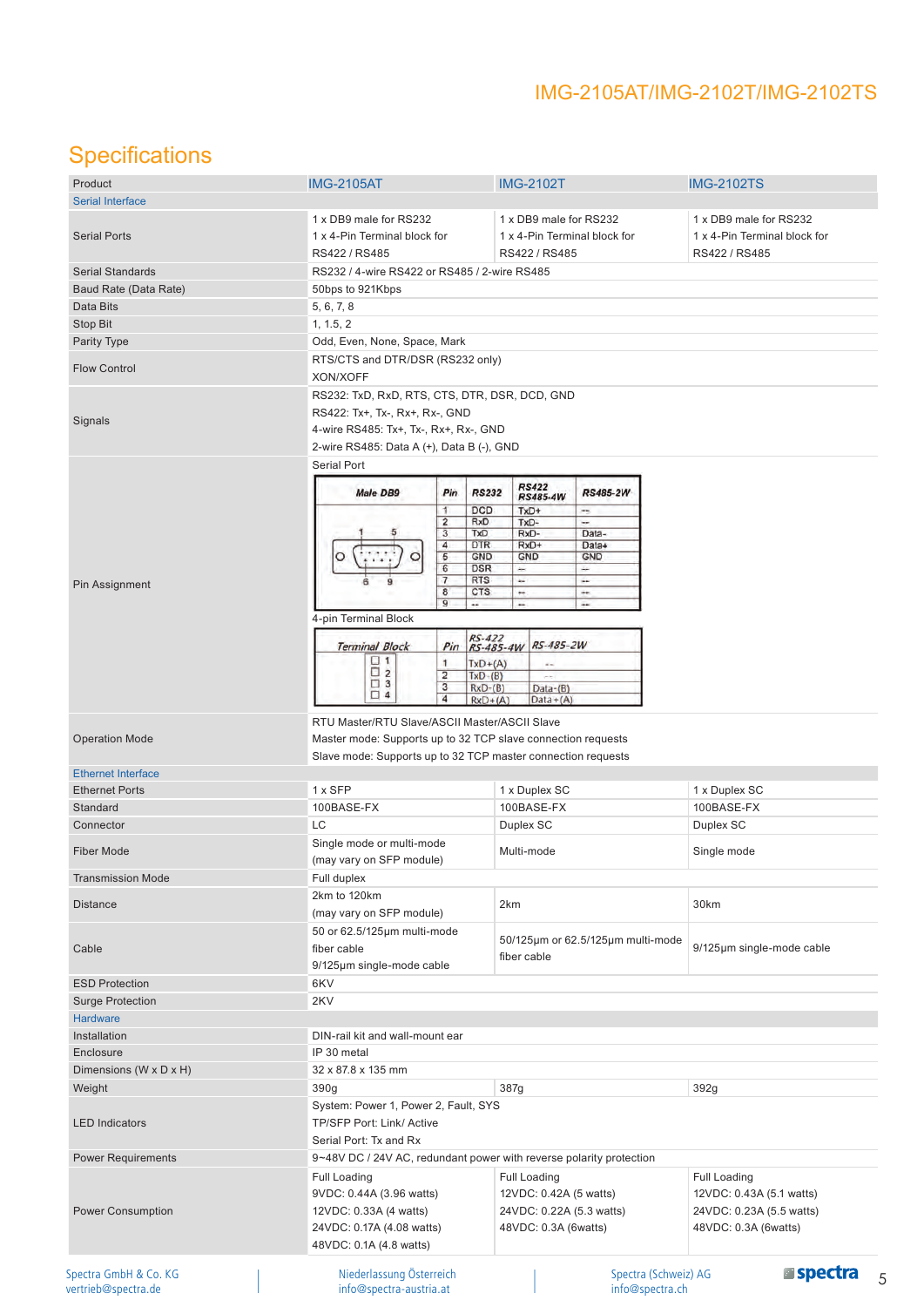| Connector                             | Removable 6-pin terminal block for power input<br>Pin 1/2 for Power 1, Pin 3/4 for fault alarm, Pin 5/6 for Power 2 |
|---------------------------------------|---------------------------------------------------------------------------------------------------------------------|
|                                       | Provides one relay output for power failure                                                                         |
| Alarm                                 | Alarm relay current carry ability: 1A @ DC 24V                                                                      |
|                                       | < 5 sec: System reboot                                                                                              |
| <b>Reset Button</b>                   | > 5 sec: Factory default                                                                                            |
| Management                            |                                                                                                                     |
|                                       |                                                                                                                     |
|                                       | Web management<br>Telnet Console management                                                                         |
|                                       |                                                                                                                     |
| Management Interfaces                 | Windows-based MB VCOM Utility management                                                                            |
|                                       | SNMPv1, v2c / SNMP Trap                                                                                             |
|                                       | UNI-NMS monitoring                                                                                                  |
|                                       | <b>PLANET Smart Discovery Utility</b>                                                                               |
| <b>IP Version</b>                     | IP <sub>v4</sub>                                                                                                    |
|                                       | RTU Master                                                                                                          |
| <b>Operation Mode</b>                 | RTU Slave                                                                                                           |
|                                       | <b>ASCII Master</b>                                                                                                 |
|                                       | <b>ASCII Slave</b>                                                                                                  |
|                                       | Windows-based only:                                                                                                 |
|                                       | Windows XP                                                                                                          |
|                                       | Windows Server 2003                                                                                                 |
| Virtual COM Utility Platform Supports | Windows 7                                                                                                           |
|                                       | Windows Server 2008                                                                                                 |
|                                       | Windows 8 (Must install the latest version of WinPcap)                                                              |
|                                       | Windows Server 2012 (Must install the latest version of WinPcap)                                                    |
|                                       | Windows 10                                                                                                          |
| <b>Fault Alarm</b>                    | Record: System log / SNMP trap                                                                                      |
| Time                                  | <b>NTP</b>                                                                                                          |
| Security                              | Allow max. 4 accessible IP address hosts/ranges                                                                     |
| <b>SNMP MIBs</b>                      | RFC1213 MIB-II                                                                                                      |
|                                       | RFC1317 RS232-like MIB                                                                                              |
| <b>Standards Conformances</b>         |                                                                                                                     |
|                                       | FCC Part 15 Class A.                                                                                                |
| <b>Regulatory Compliance</b>          | <b>CE Certification Class A</b>                                                                                     |
|                                       |                                                                                                                     |
|                                       | <b>RoHS</b>                                                                                                         |
|                                       | IEC60068-2-32 (Free fall)                                                                                           |
| <b>Stability Testing</b>              | IEC60068-2-27 (Shock)                                                                                               |
|                                       | IEC60068-2-6 (Vibration)                                                                                            |
|                                       | IEEE 802.3u 100BASE-FX                                                                                              |
|                                       |                                                                                                                     |
|                                       | RFC 768 UDP<br>RFC 793 TFTP                                                                                         |
|                                       | <b>RFC 791 IP</b>                                                                                                   |
|                                       | RFC 792 ICMP                                                                                                        |
|                                       | RFC 854 Telnet                                                                                                      |
|                                       | <b>RFC 958 NTP</b>                                                                                                  |
|                                       |                                                                                                                     |
| Standards                             | RFC 1591 DNS (client only)<br>RFC 1908 SNMPv2c                                                                      |
|                                       | <b>RFC 2068 HTTP</b>                                                                                                |
|                                       | RFC 2131 DHCP Client                                                                                                |
|                                       | RFC 2732 Format for Literal IPv6 Addresses in URL's                                                                 |
|                                       | RFC 3315 DHCPv6 Client                                                                                              |
|                                       | RFC 3513 IPv6 Addressing Architecture                                                                               |
|                                       | <b>RFC 3596 DNSv6</b>                                                                                               |
|                                       | RFC 4443 ICMPv6                                                                                                     |
|                                       | EIA/TIA RS232/422/485                                                                                               |
|                                       |                                                                                                                     |
| <b>Environment</b>                    |                                                                                                                     |
| <b>Operating Temperature</b>          | $-40 \sim 75$ degrees C                                                                                             |
| Storage Temperature<br>Humidity       | $-40 \sim 85$ degrees C<br>$5 \sim 95\%$ (non-condensing)                                                           |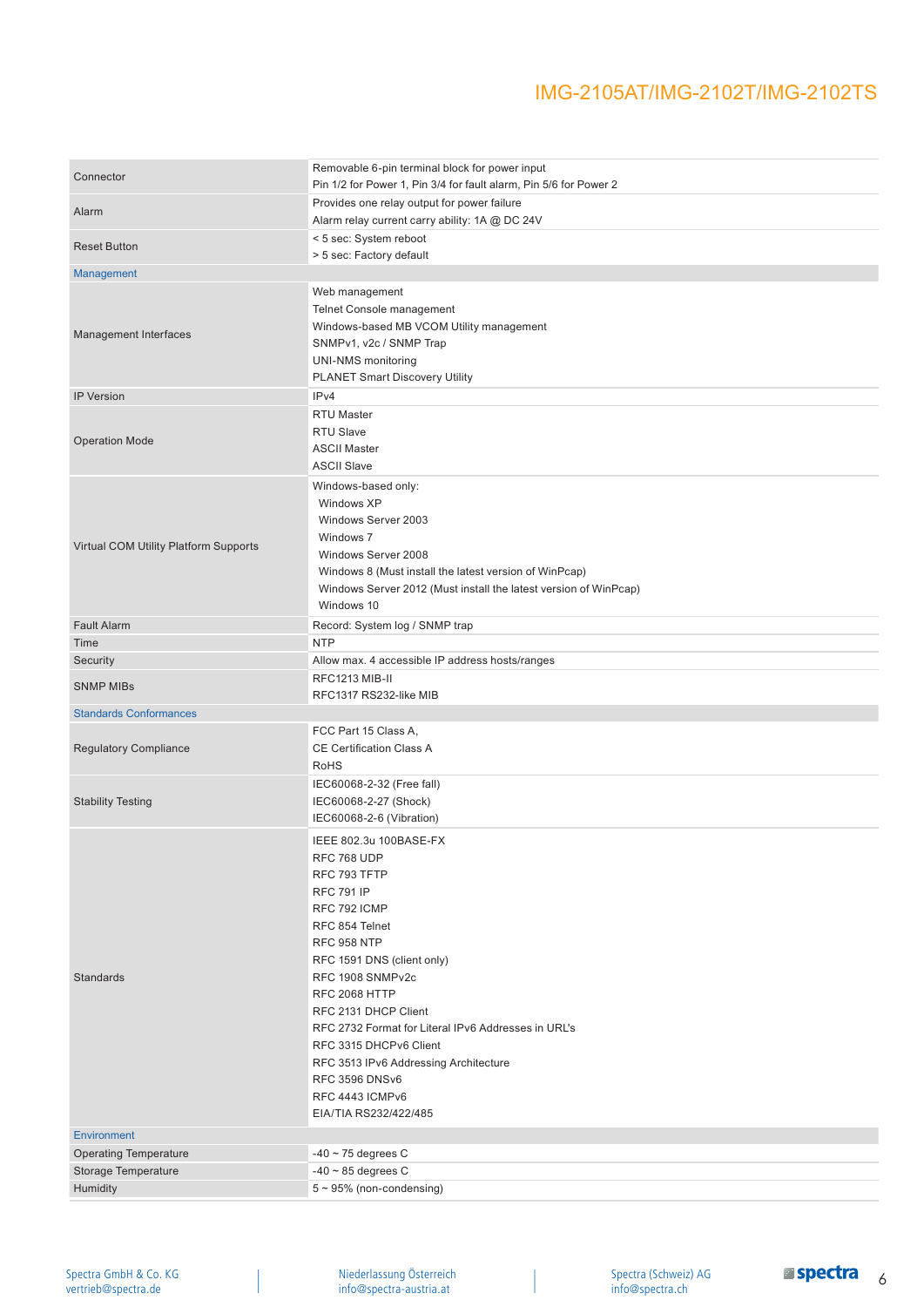### **Dimensions**

### ■ IMG-2105AT



■ IMG-2102T